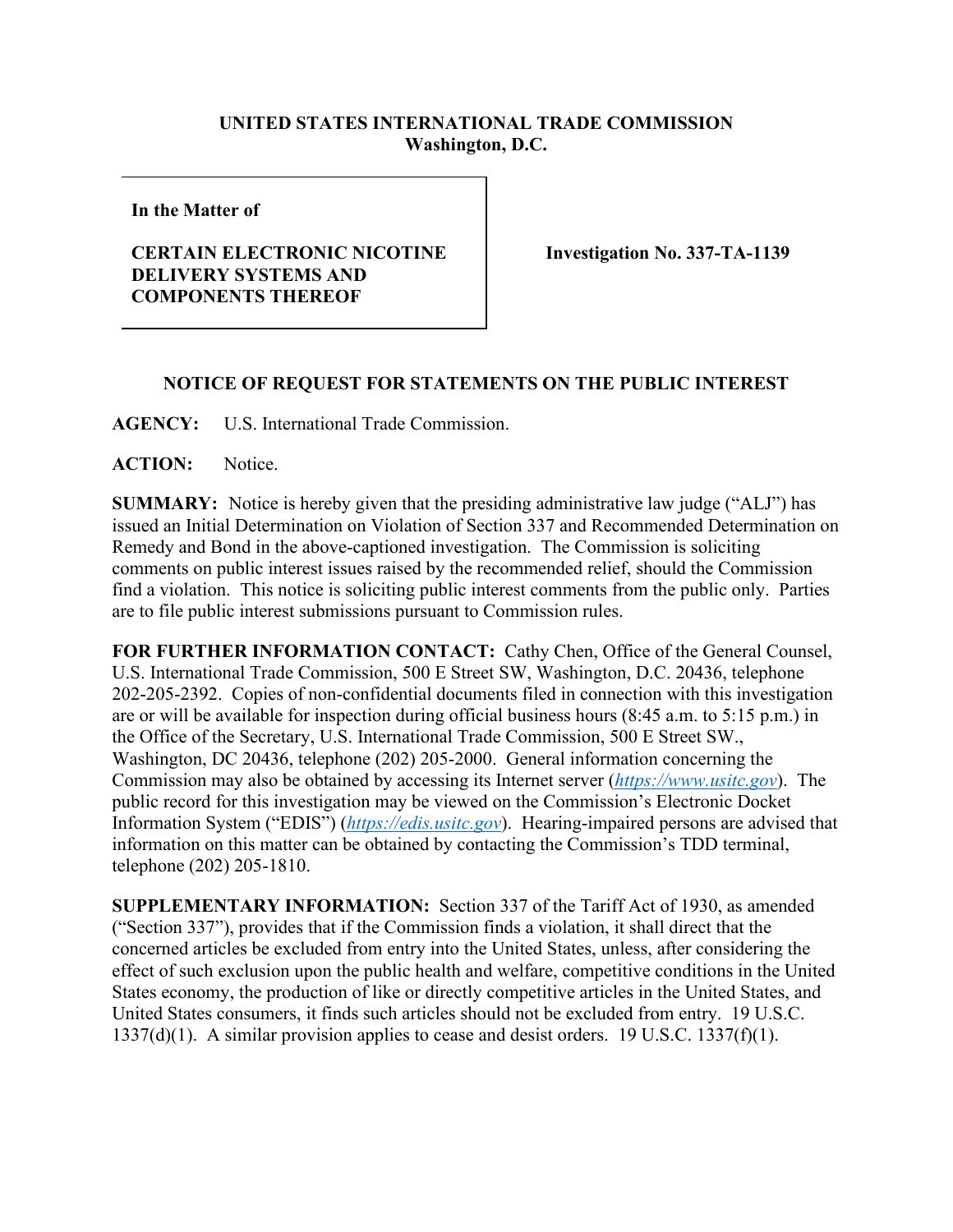The Commission is soliciting comments on public interest issues raised by the recommended relief should the Commission find a violation, specifically, whether the Commission should issue: (1) a limited exclusion order ("LEO") against infringing electronic nicotine delivery systems and components thereof that are imported into the United States, sold for importation, or sold in the United States after importation by respondents Eonsmoke, LLC ("Eonsmoke") of Clifton, New Jersey and XFire, Inc. ("XFire") of Stafford, Texas; and (2) cease and desist orders ("CDO") against respondents Eonsmoke and XFire.

The Commission is interested in developing the record on the public interest in this investigation. The parties are to file their public interest submissions pursuant to 19 CFR  $210.50(a)(4)$ . Members of the public are hereby invited to file submissions of no more than five (5) pages, inclusive of attachments, concerning the public interest in light of the ALJ's Recommended Determination on Remedy and Bond that issued in this investigation on December 13, 2019. Comments should address whether issuance of an LEO or CDO in this investigation, if a violation is found, would affect the public health and welfare in the United States, competitive conditions in the United States economy, the production of like or directly competitive articles in the United States, or United States consumers.

In particular, the Commission is interested in comments that:

- (i) Explain how the articles potentially subject to the recommended orders are used in the United States;
- (ii) Identify any public health, safety, or welfare concerns in the United States relating to the recommended orders;
- (iii) Identify like or directly competitive articles that complainant, its licensees, or third parties make in the United States which could replace the subject articles if they were to be excluded;
- (iv) Indicate whether complainant, complainant's licensees, and/or third party suppliers have the capacity to replace the volume of articles potentially subject to the recommended exclusion order and/or a cease and desist order within a commercially reasonable time; and
- (v) Explain how the LEO and CDO would impact consumers in the United States.

Written submissions from the public must be filed no later than the close of business on Friday, February 7, 2020.

Persons filing written submissions must file the original document electronically on or before the deadline stated above and submit eight (8) true paper copies to the Office of the Secretary by noon the next day pursuant to section 210.4(f) of the Commission's Rules of Practice and Procedure (19 CFR 210.4(f)). Submissions should refer to the investigation number ("Inv. No. 337-TA-1139") in a prominent place on the cover page and/or first page. (*See Handbook for Electronic Filing Procedures,<https://www.usitc.gov/documents/> handbook on filing procedures.pdf.*). Persons with questions regarding filing should contact the Secretary (202-205-2000). Any person desiring to submit a document to the Commission in